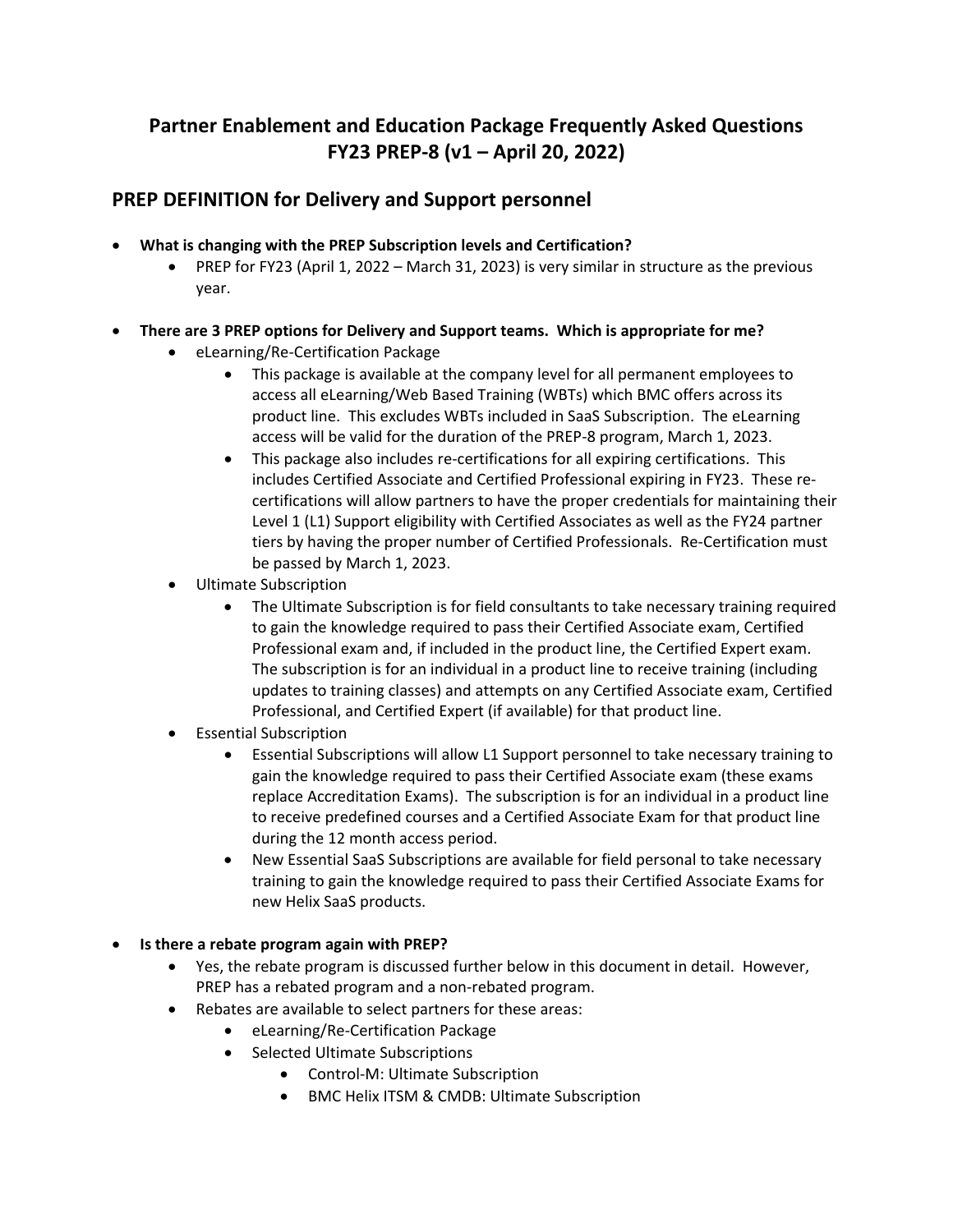- BMC Helix Digital Workplace and Add-Ons: Ultimate Subscription
- BMC Discovery: Ultimate Subscription
- **•** TrueSight Orchestration: Ultimate Subscription
- Selected SaaS Subscriptions
	- BMC Helix Control‐M: Essential Subscription Consultants
	- BMC Helix Migration Essential Subscription Consultants
	- BMC Helix Operations Management Essential Subscription
	- BMC Helix Service Monitoring: Essential Subscription
	- BMC Helix Continuous Optimization: Essential Subscription Administrators & Consultants

(Planned subscriptions may or may not be available before end of program)

 Other subscriptions are available to partners at standard discount pricing per PNA contracts without rebates.

#### **Will new Subscriptions be added as new products/releases become available?**

 Yes, new subscriptions may be added if a new product line is released during the year. New course and exam releases or revisions may be added to the existing Ultimate Subscriptions at no additional cost. Participants will gain access to these new classes and exams upon release of the classes.

# **PREP AVAILABILITY**

#### **When can I purchase PREP? How long do the programs run:**

• PREP is available for purchase now!

| <b>PREP Product</b>                                              | <b>Last Sale Date</b>             | <b>Access Period</b>                                                                                                   |
|------------------------------------------------------------------|-----------------------------------|------------------------------------------------------------------------------------------------------------------------|
| Rebate and Non-Rebate<br>eLearning/Re-Certification Package      | Sept 30, 2022                     | <b>Ends March 1, 2023</b>                                                                                              |
| Rebate Eligible Ultimate Subscription                            | Nov 30, 2022                      | <b>Ends March 1, 2023</b>                                                                                              |
| Rebate Eligible Saas Subscription                                | Nov 30,2022                       | <b>Ends March 1, 2023</b>                                                                                              |
| New Partner Ultimate Subscription or<br><b>SaaS Subscription</b> | 9 months<br>from PNA<br>execution | 12 months from purchase,<br>Rebate available if<br><b>Professional Cert Exam passed</b><br>within 6 months of purchase |
| Non-Rebate Ultimate Subscription                                 | <b>None</b>                       | 12 months from purchase                                                                                                |
| Non-Rebate SaaS Subscription                                     | <b>None</b>                       | 12 months from purchase                                                                                                |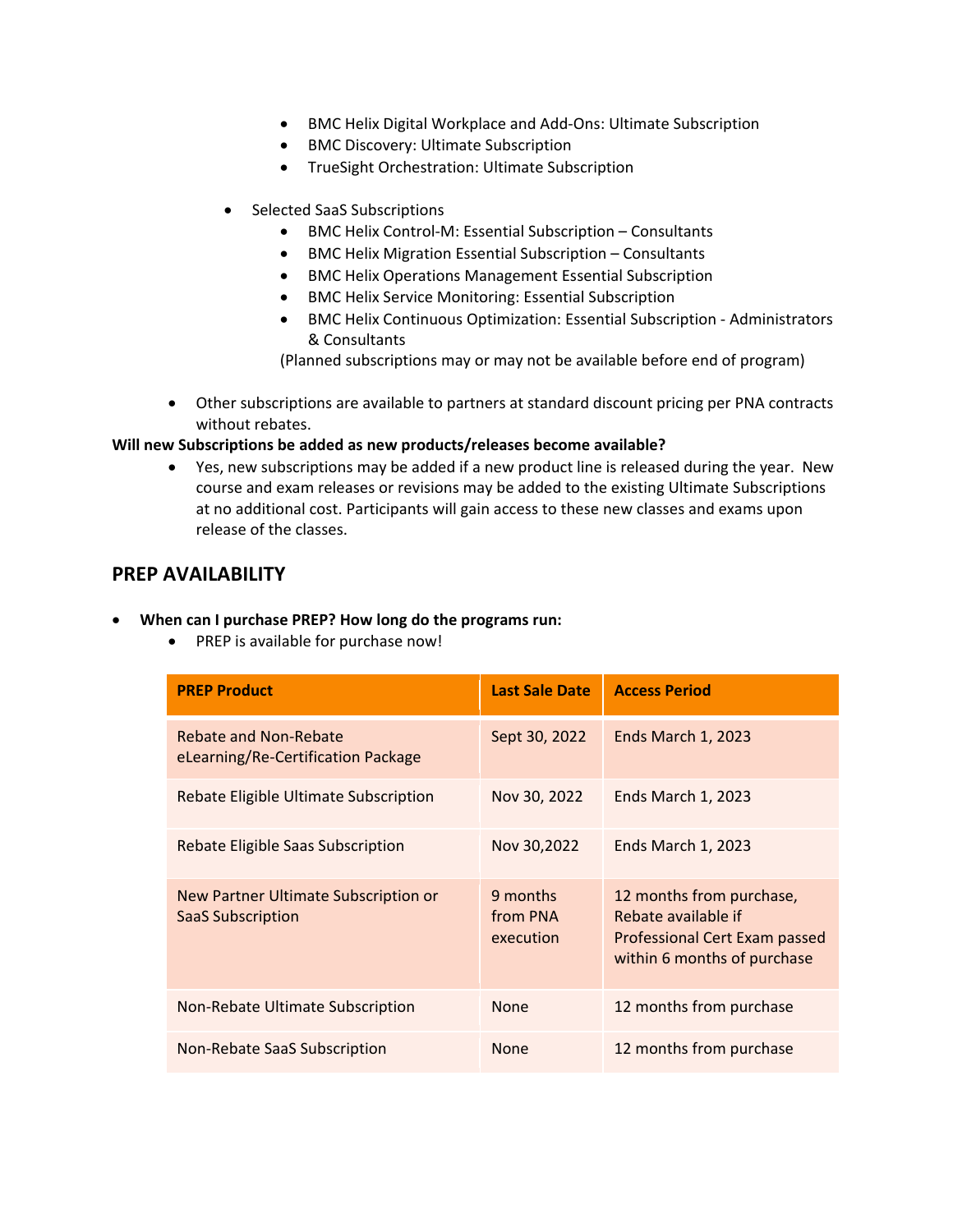- **Where can I view the schedule of PREP Instructor Led Online classes and register?**
	- The class schedules are all available in BMC Academy. Go to http://bmc.com/education to register for classes within your subscription.
- **What is the timeframe recommended to leverage PREP for certification?**
	- For Associate/Essentials PREP, please allow min of 2‐4 weeks:
		- View the included WBT's
		- Attend the available Instructor Led Training or Assisted Self-Paced Training classes
		- Take the Certified Associate Exam (2 hr. Online Multiple‐Choice Exam)
	- For Professional/Ultimate PREP, please allow min of 6+ weeks:
		- Complete all training components for Ultimate Subscription
		- Gain additional field experience as appropriate, especially if you are new to the product.
		- Complete Certified Professional Exam (2 hr. Proctored Online Multiple-Choice Exam)
		- Attend additional training throughout the year for new versions or new class releases.
- **I can purchase certain PREP components through September or November 2022. Why should I buy now?**
	- You can attend multiple classes during the year and take new version/new class training when it is released. Stay current and up to date by taking training throughout the year and increase your value from the PREP Program.
	- Get a fast start to the year with training and certification
	- Enroll now to ensure you don't miss any necessary classes towards the end of the year. Putting it off to the last minute/week/month is not advised.
	- BMC Customers will be looking for BMC Certified Professionals for their projects.
	- BMC Services will be looking for BMC Certified Professional Partners to staff their projects
	- See Rebate information below
- **Can we buy PREP now, and start later in the year?**
	- Yes, you may begin any time
- **If I register for one subscription, but change my mind, may I switch subscriptions?**

No, each student will have access only to the training, materials and exams that are part of the one subscription in which they are registered.

- **Can I buy multiple PREP subscriptions for a single individual?**
	- Yes, however please be mindful that only the registered individual may consume the subscription, leave ample time for a person to complete multiple subscriptions.
	- Check how many Ultimate subscriptions are rebate eligible based on your partner tier and which percentage of the Ultimate package fee is rebated.
	- An unlimited amount of non-rebate eligible subscriptions may be purchased.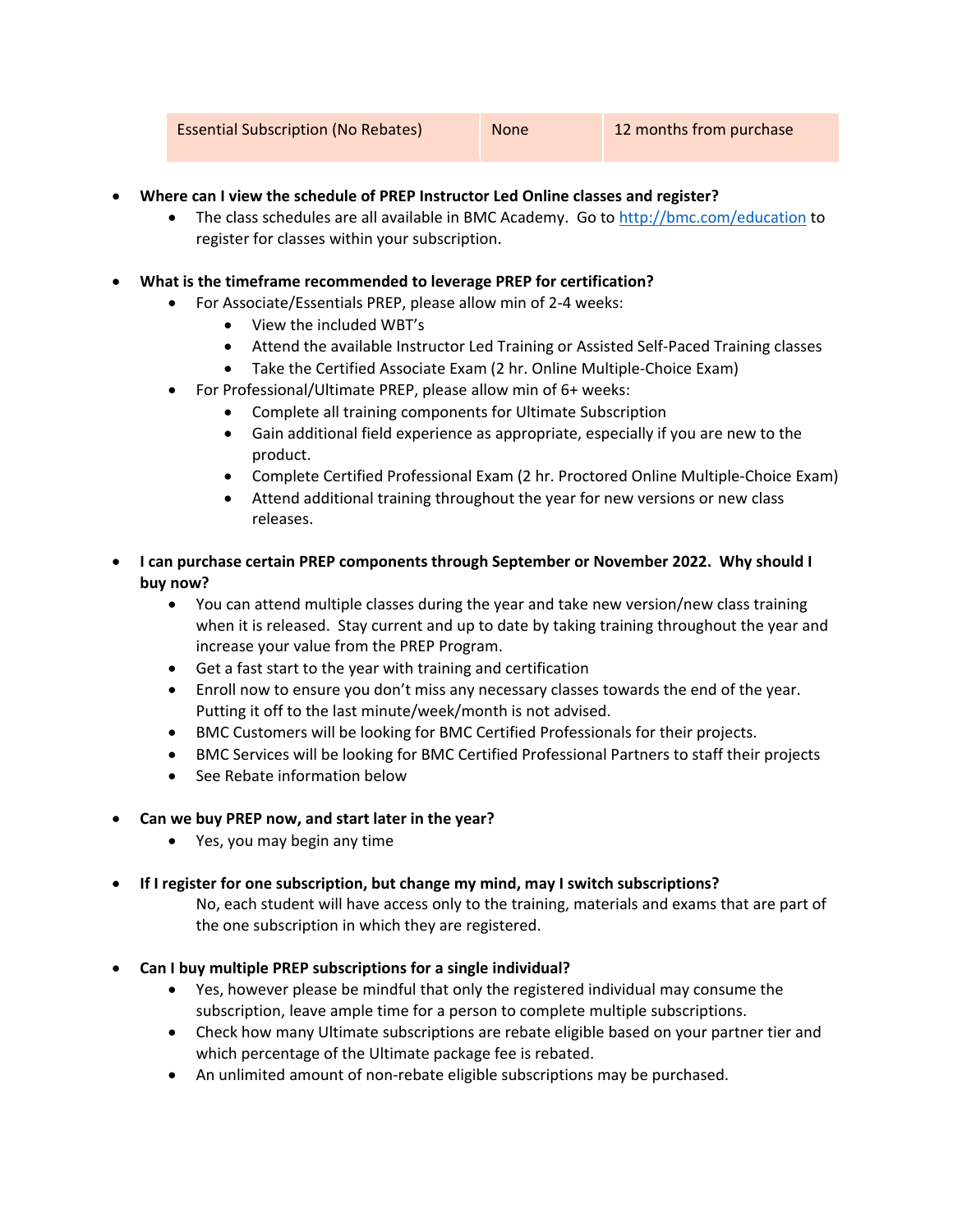- **Is there a limit to the number of PREP subscriptions my company can purchase?**
	- No. There is no limit to the number of PREP subscriptions a partner may purchase.
	- The number of rebate eligible Ultimate subscriptions and SaaS subscriptions per partner are limited, please check the number and percentage of rebate for your partner tier
- **Can I purchase PREP Subscriptions after November 30, 2022?**
	- If you want to receive any rebates, you must purchase by November 30, 2022 in order for students to meet the March 1, 2023 deadline for Certified Associate and Certificated Professional completion.
	- If you are not eligible for any rebates or have allocated all of your rebate eligible subscriptions, a partner can purchase non‐rebated Ultimate, SaaS, or Essentials subscriptions any time.
- **If my team already has prior training or experience, does PREP still make sense?**
	- Yes, the Ultimate Subscription PREP Program is perfect. Ultimate Subscription is designed for partners with field experience and partners who might not have had recent formal training. They also get access to all WBT's and Instructor Led courses to prepare for the certification exams. Pass rates on the exam are greatly enhanced with participants who have taken recent training.
- **Are the training and materials available through PREP enough to pass the BMC Certified Associate/Professional/Expert exams?**
	- Much is covered in the training courses to help pass the exam. While training alone does not guarantee a participant will pass the exam, pass rates are greatly enhanced by those who do take the training. Field experience is recommended for those who are going to take the Certified Professional or Certified Expert exams.
- **I have 10 people, will I receive a volume discount?**
	- Since PREP is already very heavily discounted, BMC is unable to offer any additional discounts.
- **How will I know what material is covered in a subscription?**
	- All PREP Subscriptions can be found here with links to the content of each: http://www.bmc.com/education/prep.html or http://www.bmc.com/education/education‐subscription.html
	-
- **Will PREP courses and exams be offered in local language? Some of our consultants are not fluent in English and can't participate in an English‐Speaking training nor take an exam in English.**
	- Week classes are currently scheduled in English and online in the AMER, EMEA and APAC time zones. If there is critical mass for a language, BMC will work to support that language. Classes will still be online, but BMC may have some local language support for Spanish, French, German, Portuguese, depending on the particular class.
	- All exams questions are written in English. BMC does allow Google Translate to be used during the exam for the translation of questions and answers.
	- If there is enough demand for a particular course to be taught in another language, please reach out to your BMC Education Sales Representative and we can discuss the possibilities.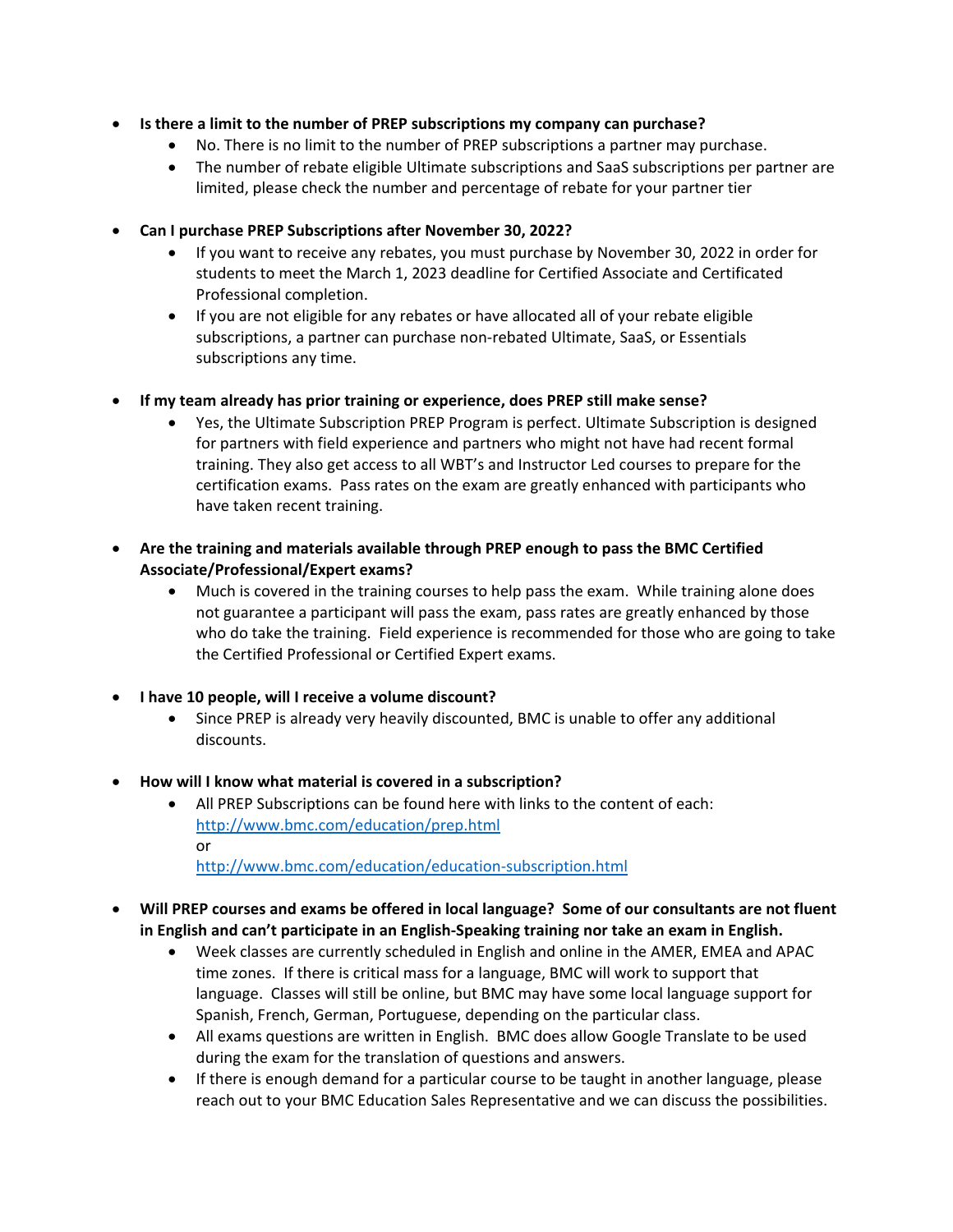- If a Partner has taken training and does not want to buy a PREP Subscription, but would like to **buy the Certified Associate, Certified Professional, or Certified Expert Exam, can they do so at a discounted rate?**
	- If the Partner feels they are ready to go straight to the Exams, they simply purchase those with their standard PNA discount. This discount is only available to partners with a current PNA agreement.
	- BMC cautions Partners to only do this, if they are certain they are prepared, as it is an investment in time and money. PREP is designed to help ensure you are adequately prepared for the exam.
	- Note that the Certified Associate is now a prerequisite before taking the Certification Professional Exam. The Certified Professional Exam is a prerequisite to the Certified Expert Exam.
- **If a participant fails a Certification Exam (Associate, Professional, or Expert), how do they retake it and what are the costs?** 
	- If the Ultimate Subscription is purchased, the exam may be attempted up to 4 times in one year. There is a one week waiting period between retakes. These retakes are included in the Ultimate Subscription at no additional costs. If the exam is failed 4 times, it may not be attempted again for 12 months after the first failed attempt.
	- Essentials Subscriptions only have one exam attempt included, if additional attempts are required, they may be purchased for an additional cost.
	- Exams purchased outside of the Ultimate subscriptions do not have the retakes included and must be repurchased again at standard partner rates.

# **PREP REBATES**

- **Are there Rebates for PREP for FY23?**
	- eLearning/Re-Certification
		- Elite and Professional partners will receive 100% rebates on their eLearning/Re‐ Certification Package when all current employees with expiring certifications (Associate or Professional) obtain their updated certification.
		- Registered partners may be eligible for 100% rebates. Determined on a case by case basis by the BMC Geo Channels Sales Leader and must be approved before eLearning/Re‐Certification Package is purchased.
		- New partners are not eligible for rebates on the eLearning/Re-Certification Package.
		- Distributors are allowed 1 rebate with preapproval for their eLearning/Re-Certification Package. Each package may be used by one of their resellers. A max of 10 participants can use each package. Rebate eligibility must be approved before eLearning/Re‐Certification Package is purchased by the BMC Geo Channels Sales Leader.
			- Additional WBT packages may be purchased for each of a Distributor's Approved Resellers, but additional packages will not be eligible for rebates.
		- PREP Essentials Subscriptions
			- There are no rebates for Essentials Subscriptions (except listed SaaS based subscriptions below).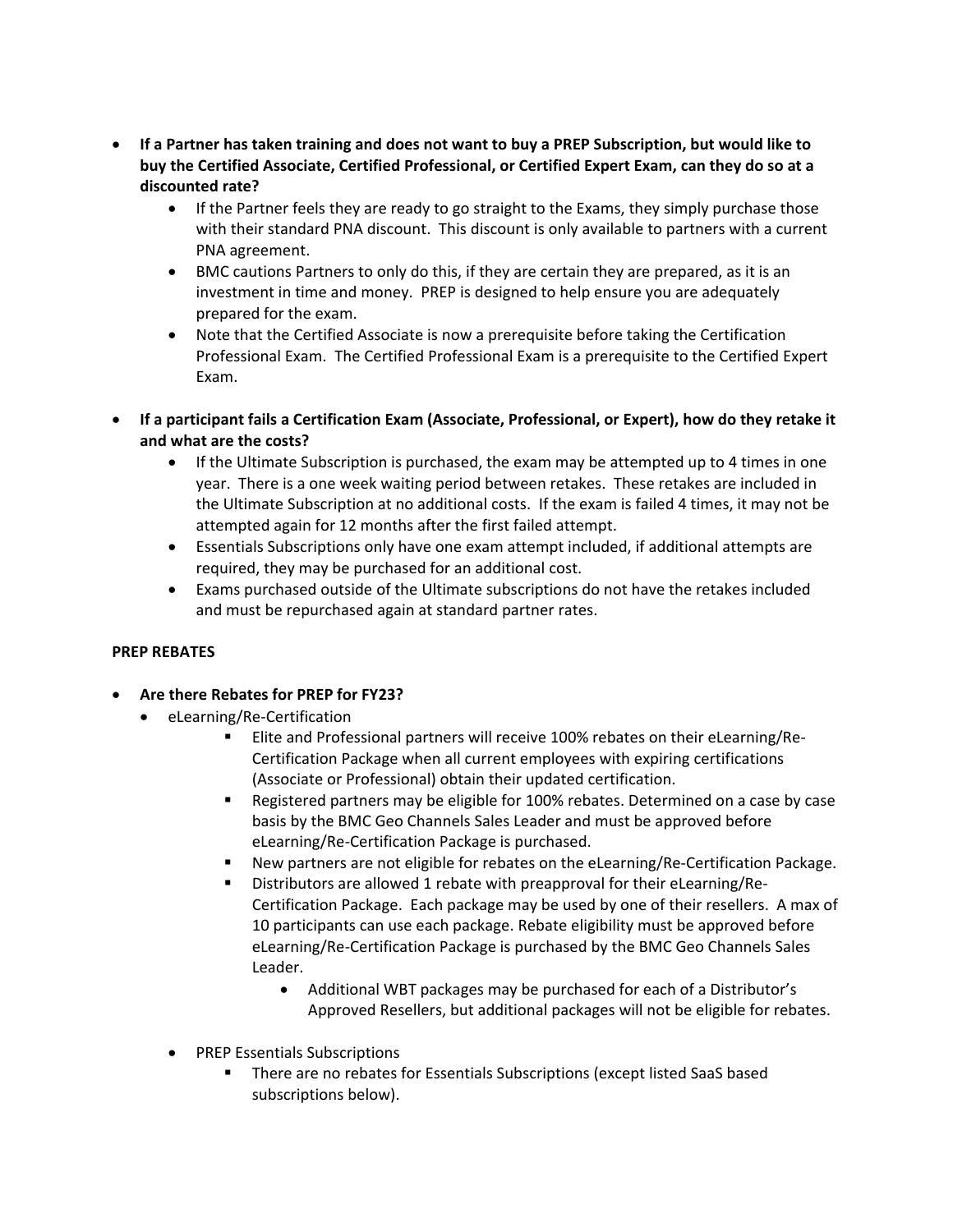- PREP Ultimate Subscriptions and SaaS Subscriptions
	- **Selected Ultimate Subscriptions are available for rebates:** 
		- Control-M: Ultimate Subscription
		- BMC Helix ITSM & CMDB: Ultimate Subscription
		- BMC Helix Digital Workplace and Add-Ons: Ultimate Subscription
		- BMC Discovery: Ultimate Subscription
	- Selected SaaS Subscriptions are available for rebate:
		- BMC Helix Control‐M: Essential Subscription Consultants
		- BMC Helix Migration Essential Subscription Consultants
		- BMC Helix Operations Management Essential Subscription
		- BMC Helix Service Monitoring: Essential Subscription
		- BMC Helix Continuous Optimization: Essential Subscription Administrators & Consultants

(Planned subscriptions may or may not be available before end of program)

 Other subscriptions Ultimate Subscriptions are available to partners at standard discount pricing per PNA contracts without rebates.

#### **How much rebate can be claimed?**

- This year rebates are made up of a combination of purchased subscriptions from the above listed eligible Ultimate Subscriptions and SaaS Subscriptions. Based on partner tier, each tier as a number of PREP Rebate Points, they can use to allocate rebates across different subscriptions:
	- **Each Ultimate Subscriptions is equal to 11 PREP Rebate Points**
	- Each SaaS/Essential Subscription is equal to 2.5 PREP Rebate Points
- **Elite Partners/Distributor** can purchase any combination of eligible Ultimate and SaaS Subscriptions up to 45 PREP Rebate Points
	- 75% of the purchase price of completed subscriptions will be rebated.
	- 100% of the Re-Certification Package will be rebated
- **Professional Partners** can purchase any combination of eligible Ultimate and SaaS Subscriptions up to 22.5 PREP Rebate Points
	- 75% of the purchase price of completed subscriptions will be rebated. 100% of the Re-Certification Package will be rebated
- **New Partners** can purchase any combination of eligible Ultimate Subscriptions and SaaS Subscriptions up to 22.5 PREP Rebate Points
	- **100% of the purchase price of completed Ultimate Subscriptions will be rebated.**
- **Registered partners**
	- **Upon approval, the Recertification Package may be rebated.**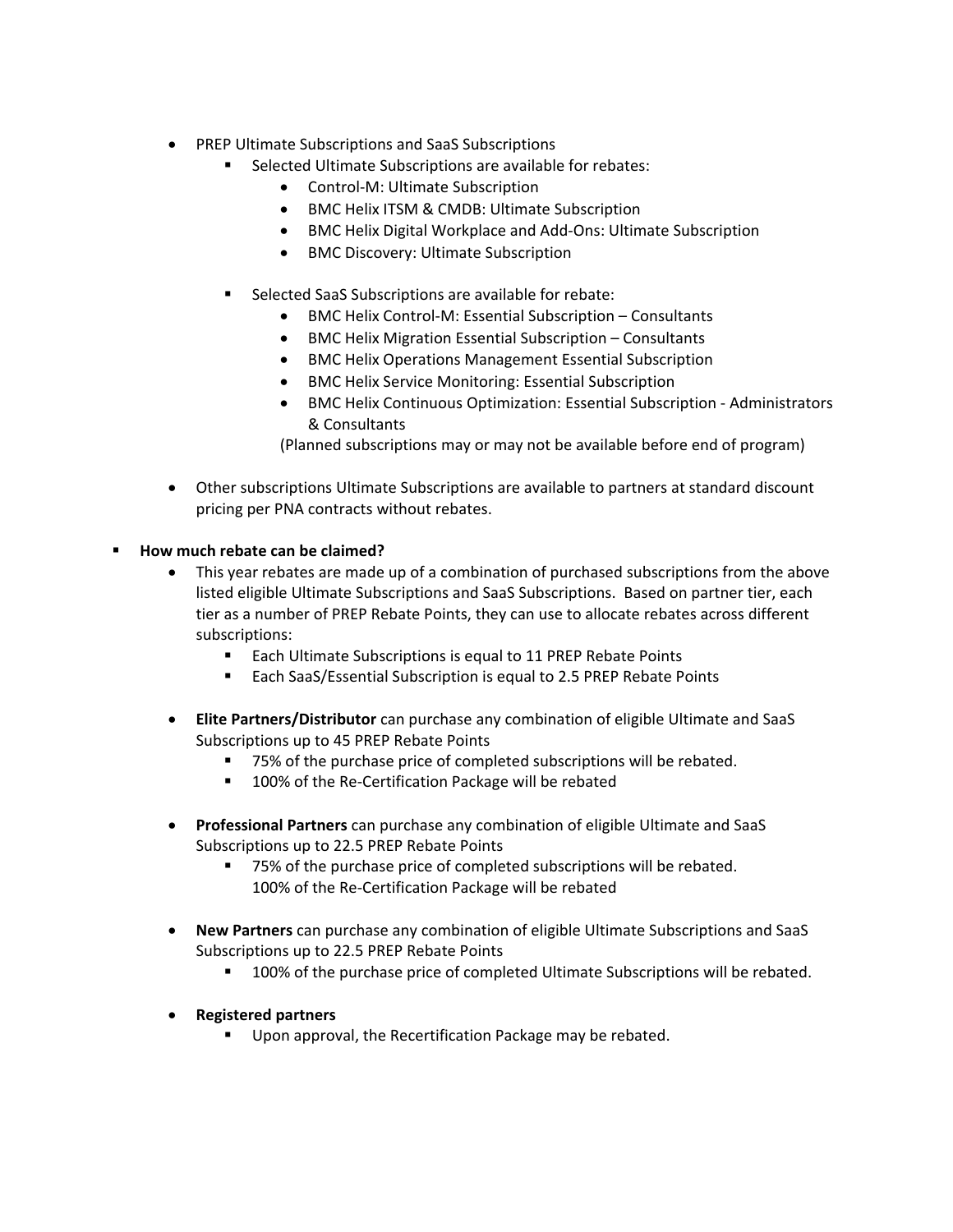| <b>Item and PREP Rebate</b><br><b>Points</b>                    | <b>PREP</b><br><b>Rebate</b><br><b>Points</b> | <b>Elite &amp; Distributed</b> | <b>Professional</b> | <b>Registered</b> | New*      |
|-----------------------------------------------------------------|-----------------------------------------------|--------------------------------|---------------------|-------------------|-----------|
| <b>Max PREP Rebate Points</b><br><b>Budget for Partner Tier</b> | $- -$                                         | 45                             | 22.5                | $\Omega$          | 22.5      |
| <b>Ultimate Subscription</b>                                    | 11                                            | 75%                            | 75%                 | 0%                | 100%      |
| <b>SaaS Subscription</b>                                        | 2.5                                           | 75%                            | 75%                 | 0%                | 0%        |
| <b>Re-Certification Package</b>                                 | 0                                             | 100%                           | 100%                | Upon Approval     | <b>NA</b> |

# **When is the rebate paid to the partner?**

- Re-Certification/WBT Package: when all current employees with expiring certifications in FY23 (Associate or Professional) obtain their updated certification to be completed by March 1, 2023 and the Partner has paid their BMC education invoice, BMC will submit the rebate payment to the partner. No action is needed by the partner to notify BMC that a rebate is to be paid.
- Ultimate Subscription: when the employee passes min 1 Certified Professional exam of the Ultimate subscription by March 1, 2023 and the Partner has paid their BMC education invoice BMC will submit the rebate payment to the partner. No action is needed by the partner to notify BMC that a rebate is to be paid.
	- Additionally for the BM Helix Digital Workplace and Add‐Ons: Ultimate Subscription, either the Certified Associate: Helix Chabot and the Certified Associate Helix Business Workflows can also be used to qualify instead of or in addition to (for those who already hold it) the Certified Professional: Helix Digital Workplace Advanced.
- SaaS Subscription: when the employee passe the Certified Associate exam of the SaaS subscription by March 1, 2023 and the Partner has paid their BMC education invoice BMC will submit the rebate payment to the partner. No action is needed by the partner to notify BMC that a rebate is to be paid.
- Ultimate Subscription New Partner Only: when the employee passes 1 Certified Professional exam of the Ultimate subscription within 6 months of purchase of the subscription and the Partner has paid their BMC education invoice BMC will submit the rebate payment to the partner. No action is needed by the partner to notify BMC that a rebate is to be paid.
	- Additionally, for the BMC Helix Digital Workplace and Add-Ons: Ultimate Subscription, either the Certified Associate: Helix Chabot and the Certified Associate Helix Business Workflows can also be used to qualify instead of or in addition to (for those who already hold it) the Certified Professional: Helix Digital Workplace Advanced.
- **Who do I contact if I have questions about the rebate payment status?**
	- Contact your BMC Partner Manager for questions about the PREP rebate payment status
- **PROGRAM DURATION**
- **What is the duration of the PREP Program for FY23?**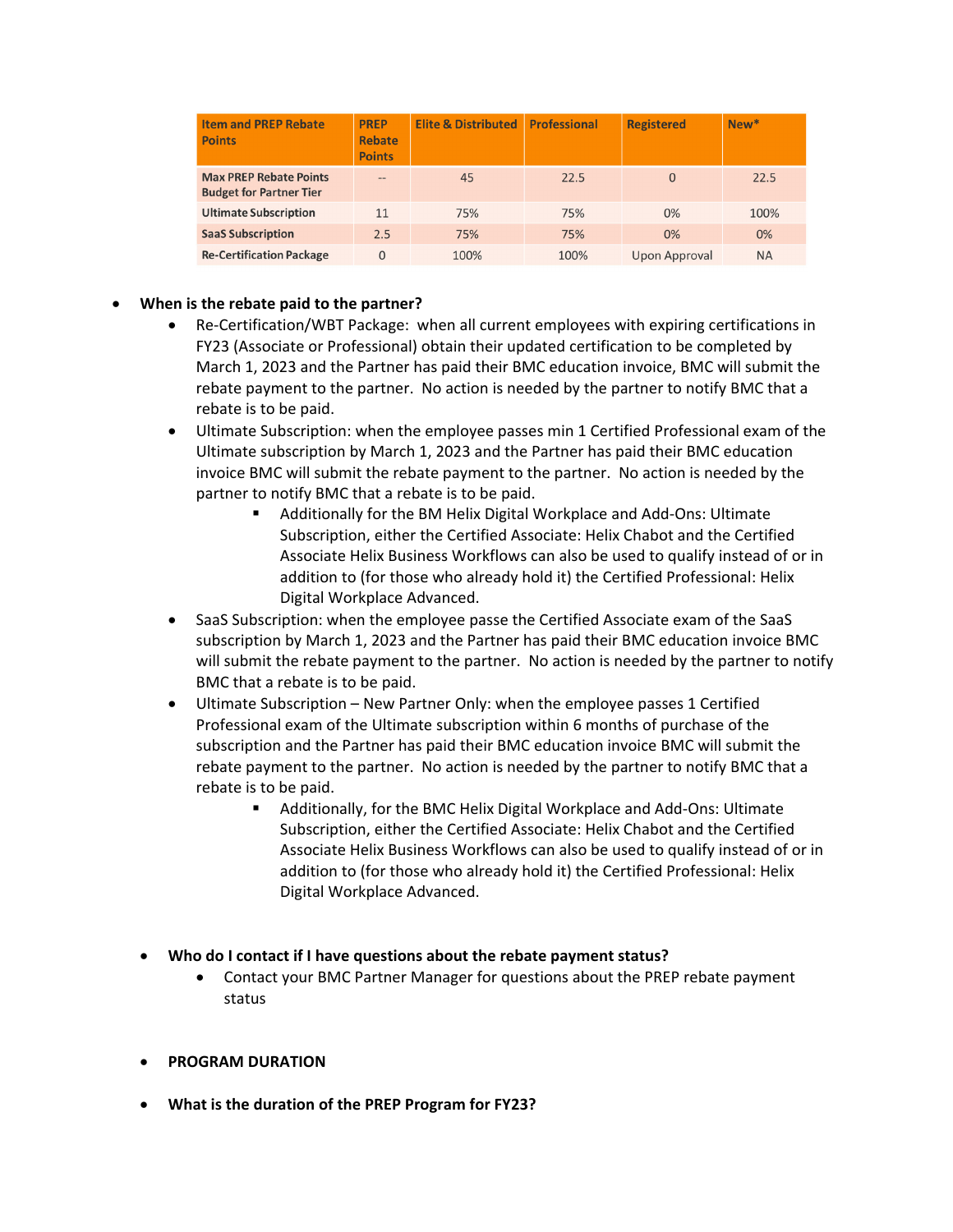- The PREP Program is running through March 1, 2023.
- New Partners have 9 months from purchase of their subscription to complete their certification which may extend beyond the March 1, 2023 date.
- BMC Reserves the right to terminate the PREP Program at any time.

#### **Terms and Conditions for PREP‐8 Program in FY23:**

FY23 refers to the period April 1, 2022 to March 31, 2023

#### **eLearning/Re‐Certification Package**

- Per Master Partner Network Agreement (PNA) only one eLearning/Re-Certification Package is necessary and can be purchased
- The price for the eLearning/Re-Certification Package is determined by the country where the Master PNA is signed
- Only a partner's permanent employees are allowed to register and access the contents of the eLearning/Re‐Certification Package. Employees must use their Partner email addresses to create a profile in iLearn/BMC Academy. Partner contractors and any non‐employees may not register or access at any time. In case of violations, access to the eLearning/Re‐ Certification Package for the whole partner organization will be immediately revoked
- Access to the subscription for any partner employee starts on the date the package was ordered and ends March 1, 2023
- Rebates will only be granted if all partner employees who have expiring certifications in FY23 and that are still employed by the partner on March 1, 2023 are re‐certified by March 1, 2023
- Individuals can only register and take exams as part of this package if;
	- individuals are or have been Certified Associate or Certified Professional in a previous BMC product release version and these certifications will expire before March 31st 2023 or have expired after April 1st 2022. These individuals can only take the exams required to renew the expired certification level/product
	- individuals who hold an accreditation on a previous BMC product release to the current Certified Associate and the Accreditation was passed after March  $31^{st}$  2021. These individuals can only take the Certified Associate in the same product as the previous Accreditation/Associate
- For all courses and exams, the standard BMC Education Terms and Conditions and BMC Certification Policy apply, in case of any conflict between the Terms and Conditions the PREP Terms and Conditions are used
- **Essentials Subscriptions**
	- For all courses and exams the standard BMC Education Terms and Conditions, the BMC Certification Policy and the Subscription Program Guide Terms and Conditions apply
- **Ultimate Subscription which are eligible for rebate**
	- Access for any partner individual to a rebated Ultimate packages starts with the order of the package and ends March 1, 2023
	- Rebates are only granted if the partner individual achieved at least the Certified Professional level by March 1st 2023
	- For all courses and exams the standard BMC Education Terms and Conditions, the BMC Certification Policy and the Subscription Program Guide Terms and Conditions apply, in case of any conflict between the Terms and Conditions the PREP Terms and Conditions are used